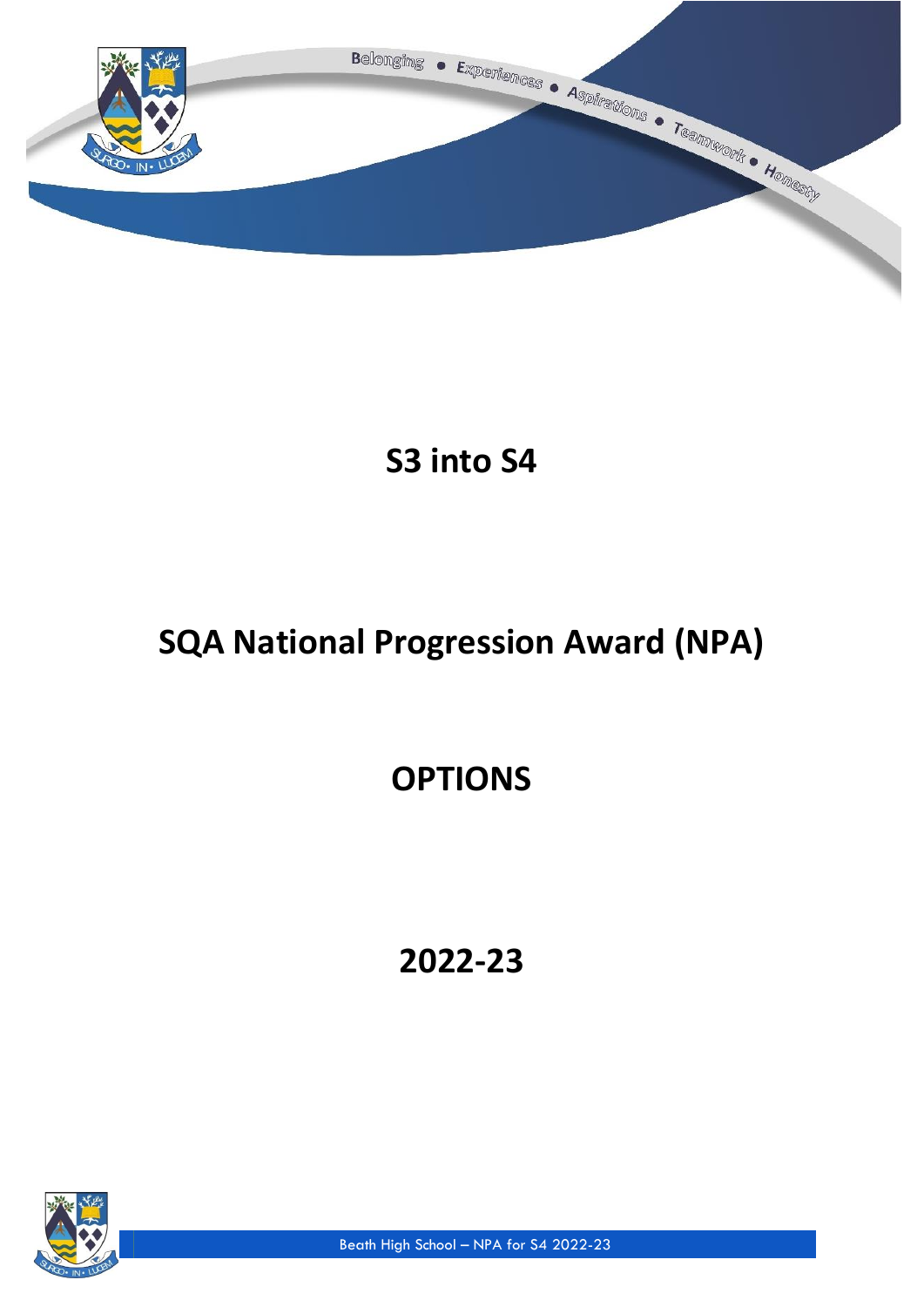# **National Progression Award (NPA) course for S4**

When you move into S4, you will continue to study the seven subjects that you chose to work on in S3. In addition, you will also complete a National Progression Award (NPA) in S4.

The course that you choose will provide you with a qualification from the SQA along with your Nationals, giving you a total of eight qualifications in S4.

Please read the information included in this booklet and then complete an NPA choice Form indicating a  $1^{st}$ ,  $2^{nd}$  and  $3^{rd}$  choice of the names of your three preferred NPAs.

You will be timetabled for one NPA and every effort will be made to give you your preferred choice.

## **COURSES**

| Construction                    | page 3  |
|---------------------------------|---------|
| <b>Creative Industries</b>      | page 4  |
| <b>Business &amp; Marketing</b> | page 5  |
| Languages for Life & Work       | page 6  |
| Mental Health & Wellbeing       | page 7  |
| <b>Radio Broadcasting</b>       | page 8  |
| Science & Health                | page 9  |
| Science & Technology            | page 10 |
| Photography                     | page 11 |
| Sport & Fitness                 | page 12 |

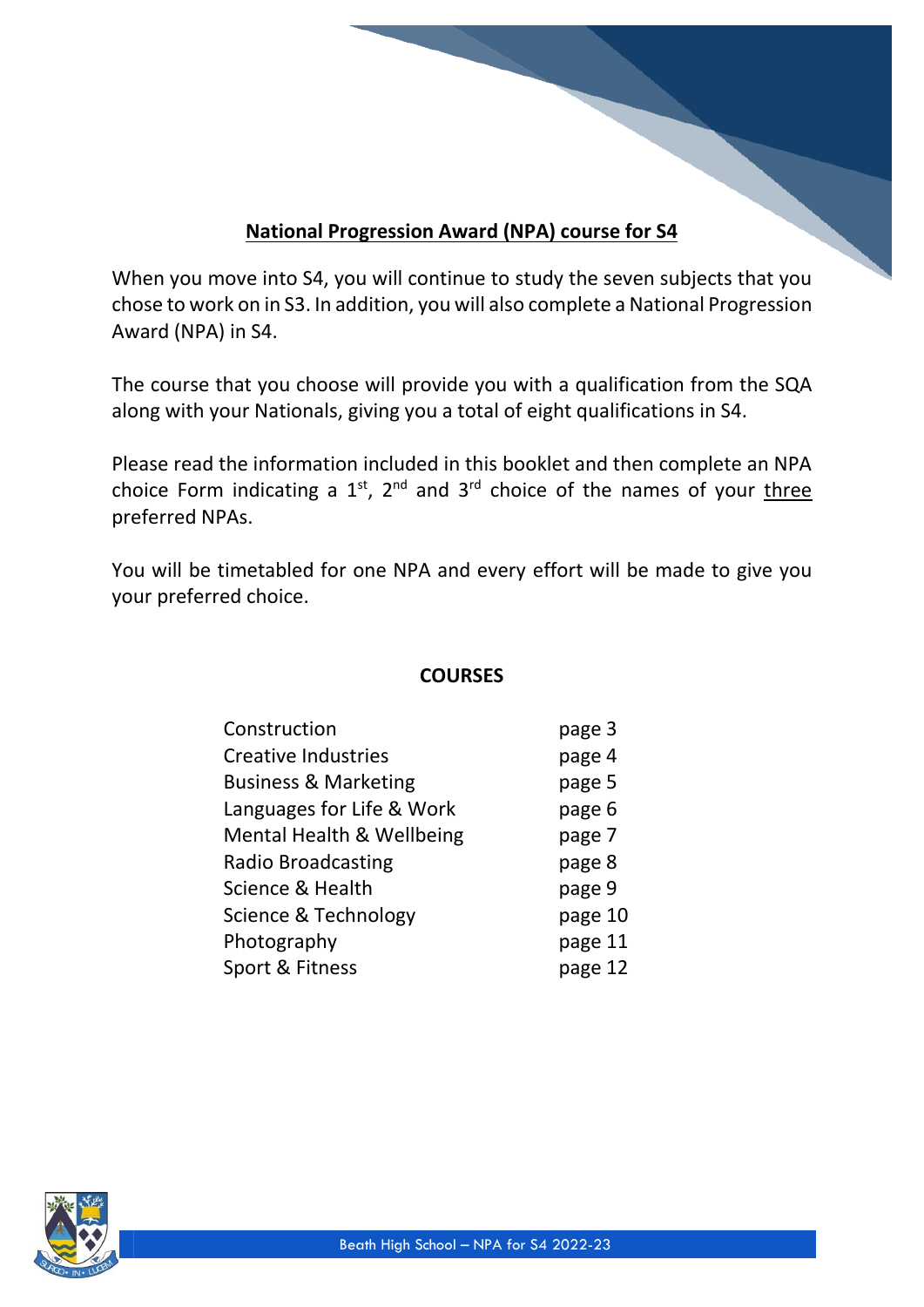## **NPA in Construction Skills – Level 5**

The NPA in Construction Skills at SCQF level 5 introduces learners to craft techniques in the construction industry, and the opportunity to combine these with practical skills in the built environment. It develops knowledge and understanding of a range of construction disciplines and focuses on skills and the application of learning that is essential for careers in the sector. The NPA in Construction Skills focuses on the development of learner hand skills and use of tools.

Safe working practices will be looked at in accordance with current safety codes of practice and regulations.

As with Practical Wood and Metal courses, a proportion of the time in the workshop will be spent on theory to increase candidate confidence in communicating information, reading working drawings and materials knowledge.

The course award consists of three mandatory units:

- **Develop Bench Joinery Skills**
- **Manufacture Joinery Components**
- **Efficient Construction Practices: An Introduction**

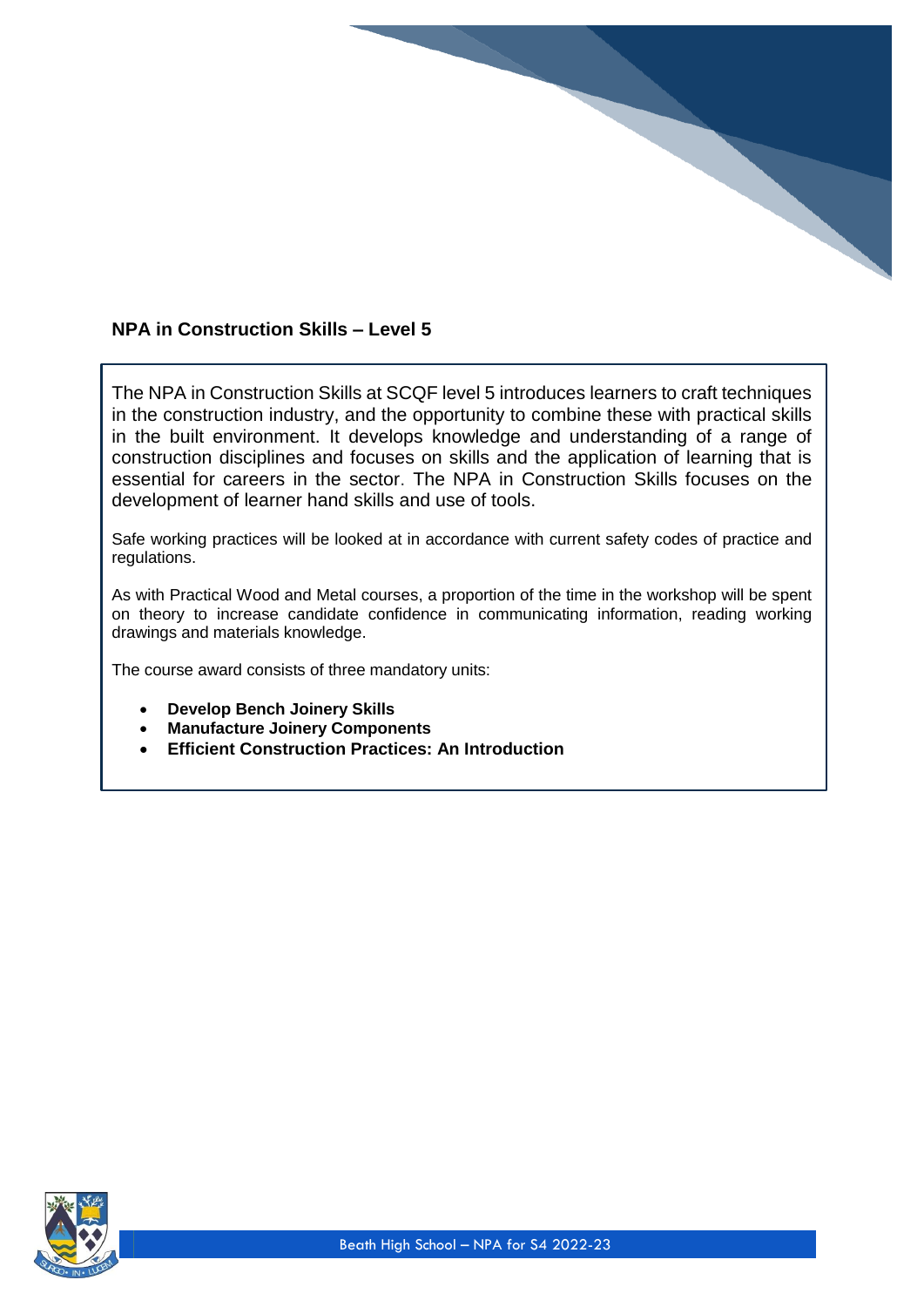#### **Subject: Creative Industries**

#### **Course Structure and Content:**

The Creative Industries is a sector which includes acting, dance, music, film, art & design, fashion, and many more career areas.

The course has 4 units:

- o An Introduction
- o Skills Development
- o The Creative Process
- o Creative Project

The Creative Industries Course is designed to develop practical and employability skills. It will provide an opportunity to investigate a range of sectors and career opportunities in the creative industries.

You will select a particular job role that you are interested in and focus on developing your skills within this role.

You will work as part of a team to plan and implement the lighting, sound, publicity and stage management for an event.

#### **Assessment:**

Continuous assessment will take place throughout the year. Pupils will evidence their progress in workbooks for each unit, supplemented by teacher observation and video evidence.

There is no externally assessed component in this Course. You need to successfully complete all units to achieve the award.

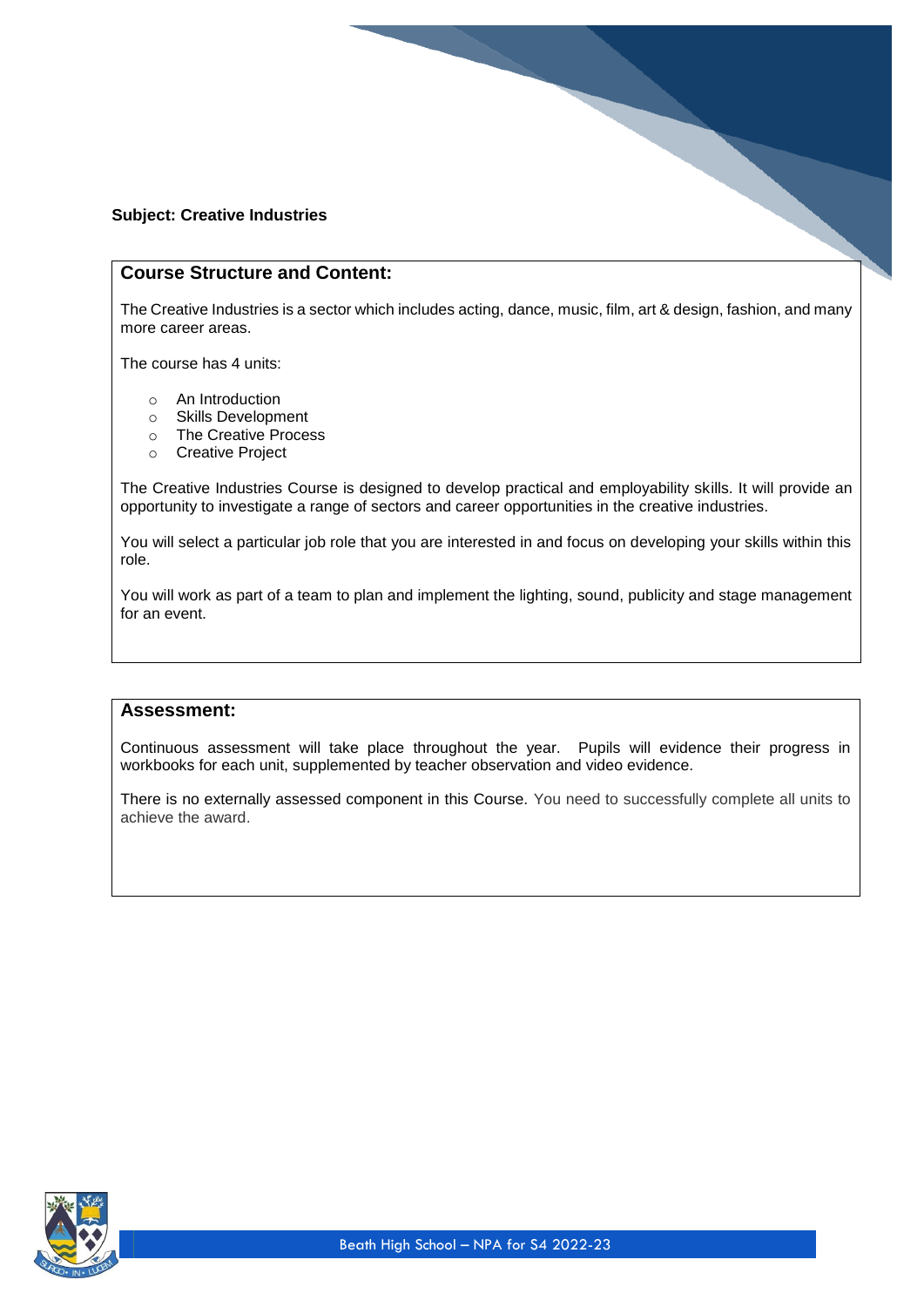#### **Subject: Business and Marketing (National Progression Award)**

#### **Course Structure and Content:**

Business and Marketing is a National Progression Award at SCQF Level 4 and 5. The course has been designed to provide learners with the basic theoretical knowledge of the marketing-based principles of business. This will aid learners seeking employment in this area or progression to further academic qualifications.

#### **Skills Development:**

The award consists of three units: Business in Action, Marketing: An Introduction and Enterprise Activity.

The general aim of the NPA is to provide learners with knowledge and skills relevant to the marketing area of business. As a result, it is hoped that learners are then able to progress in education or find suitable employment. The NPA enables learners to consider the various options open to them and make informed career choices for their future.

Learners will also be able to broaden knowledge and skills by undertaking study in the following areas:

- 1. Market research, promotion, event organisation, customer care and selling skills.
- 2. Provide opportunities for the development of skills and aptitudes that will improve learners' employment potential and career development within this business area.
- 3. Provide learners with specific business related skills demanded by employers.
- 4. Prepare learners for entry to higher level awards.
- 5. Prepare learners for employment.
- 6. Encourage learners to take charge of their own learning and development.
- 7. Provide a range of learning and assessment styles to motivate learners to achieve their full potential.
- 8. Provide a range of choices to allow learners to tailor their own learning

#### **Progression into the Senior Phase and Beyond:**

- National 4, National 5 and Higher Business Management
- Skills that could be used at College or University for Business Management related course
- Modern Apprenticeships in Marketing

#### **Career/Opportunities:**

On successful completion of the NPA, it is envisaged that employment could be gained in the business sector in one of the following areas:

- Marketing Assistant
- Customer Service Assistant
- Sales Assistant.

#### **Methods of Assessment:**

- End of Unit Assessment
- Homework
- Peer and Self-Assessment
- Teacher Observations

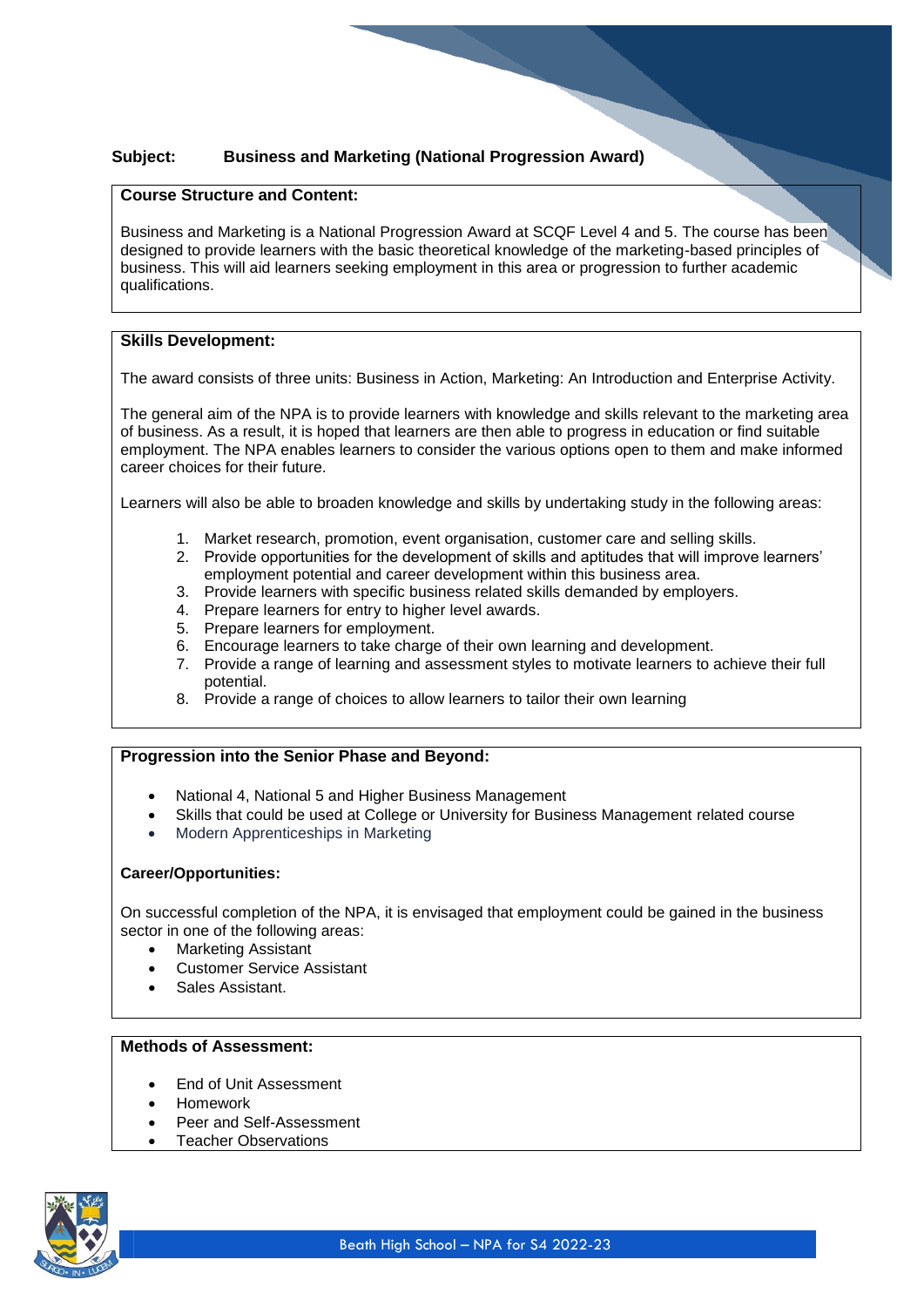#### **Subject: Languages for Life and Work NPA (French / German / Spanish)**

#### **Entry Level:**

Suitable for those not currently studying a language. This course will develop language and employability skills through practical and relevant contexts.

#### **Course Structure and Content:**

#### **Course Components:**

Lifestyle & Hobbies **Employability** 

#### **External Assessment:**

Internally assessed units. No final exam.

#### **Learning Outcomes**

Languages for Life Languages for Work Building own Employability Skills (assessed in English)

#### **Assessment:**

#### **Learning Outcomes**: Languages for Life – Listening and Talking Languages for Work – Listening and Talking Building Own Employability Skills – Job Research, CV

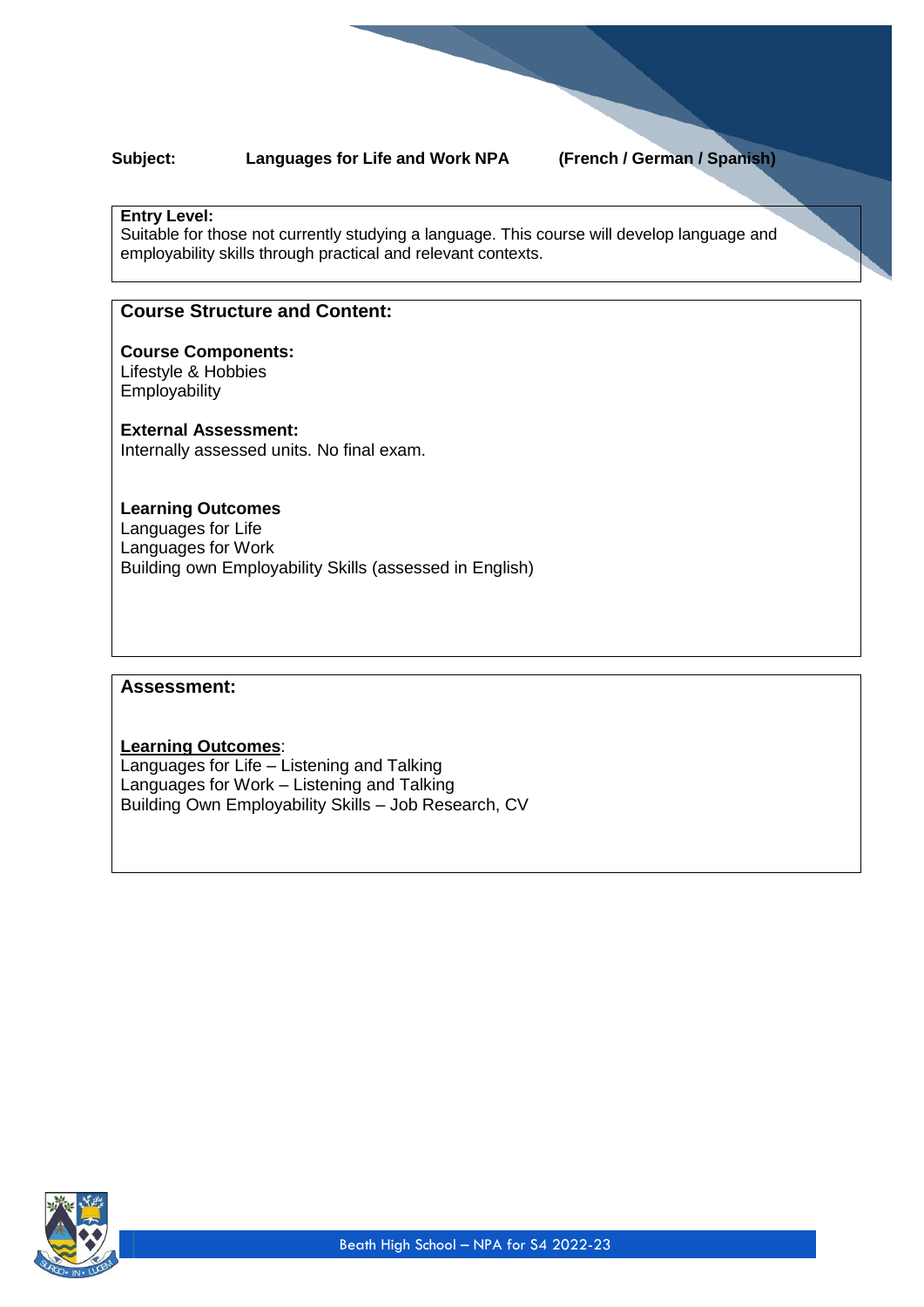### **Subject: Mental Health and Wellbeing (SCQF Level 4)**

#### **Course Structure and Content:**

There are three compulsory Units.

#### **Course Components**

- Understanding Mental Health Issues
- Influences on Mental Health and Wellbeing
- Coping Strategies and Building Resilience

#### **Learning Outcomes**

Students will be able to:

- describe the terms 'mental health' and 'wellbeing' for individuals and society
- describe a range of mental health issues
- identify the role of the brain in relation to mental health and wellbeing
- identify factors that may influence mental health and wellbeing in individuals
- identify the influence of technology and social media on mental health and wellbeing
- identify helpful and unhelpful coping strategies
- describe how to promote good mental health and wellbeing in self and others
- describe different types of support available and ways to address barriers to support mental health and wellbeing

Students will also have the opportunity to develop personal skills for life and work. Including:

- resilience
- problem solving
- self-confidence
- personal responsibility
- self-worth
- citizenship

#### **Progression Possibilities**

This award in Mental Health and Wellbeing may help learners to progress towards employment, training or other qualifications such as SCQF Level 5 in Mental Health and Wellbeing.

This is a relevant qualification for those considering a career in Health and Social Care and is also of benefit in a wide variety of professions and working environments.

#### **Assessment:**

The course is made up of three Units. A pass in all three Units is required to achieve the overall award. Assessment is through practical work, written work and discussion for each Unit assessment.

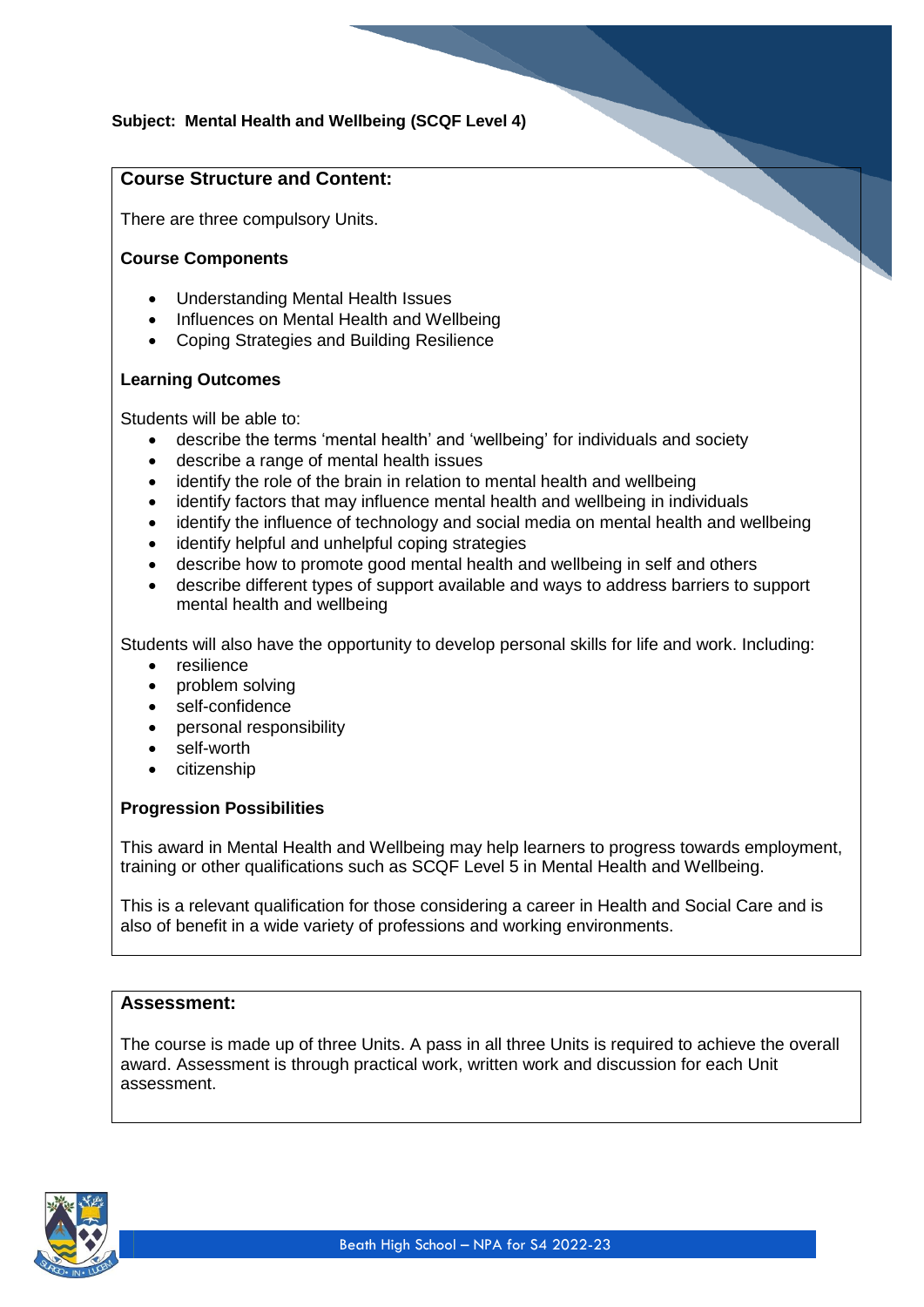#### **Subject: Radio Broadcasting (SCQF level 5)**

#### **Course Structure and Content:**

The course will develop the skills required to produce and present your own radio programme.

This is a practical course which develops a range of skills required for radio broadcasting and presenting for broadcast media.

You will be introduced to a range of broadcast related subjects including scriptwriting and radio journalism.

#### **Course Components**

- Media: Radio Interviewing
- Media: Presenting for Radio and TV
- Media: Radio Journalism

#### **Optional extra unit:**

• Media: Making a Radio Programme

#### **Core skills:**

- Communication
- Working with Others
- Problem Solving
- Information Technology

#### **Assessment:**

It is envisaged that candidates will undergo a holistic learning and assessment experience where the course components are integrated into production activities in the chosen field.

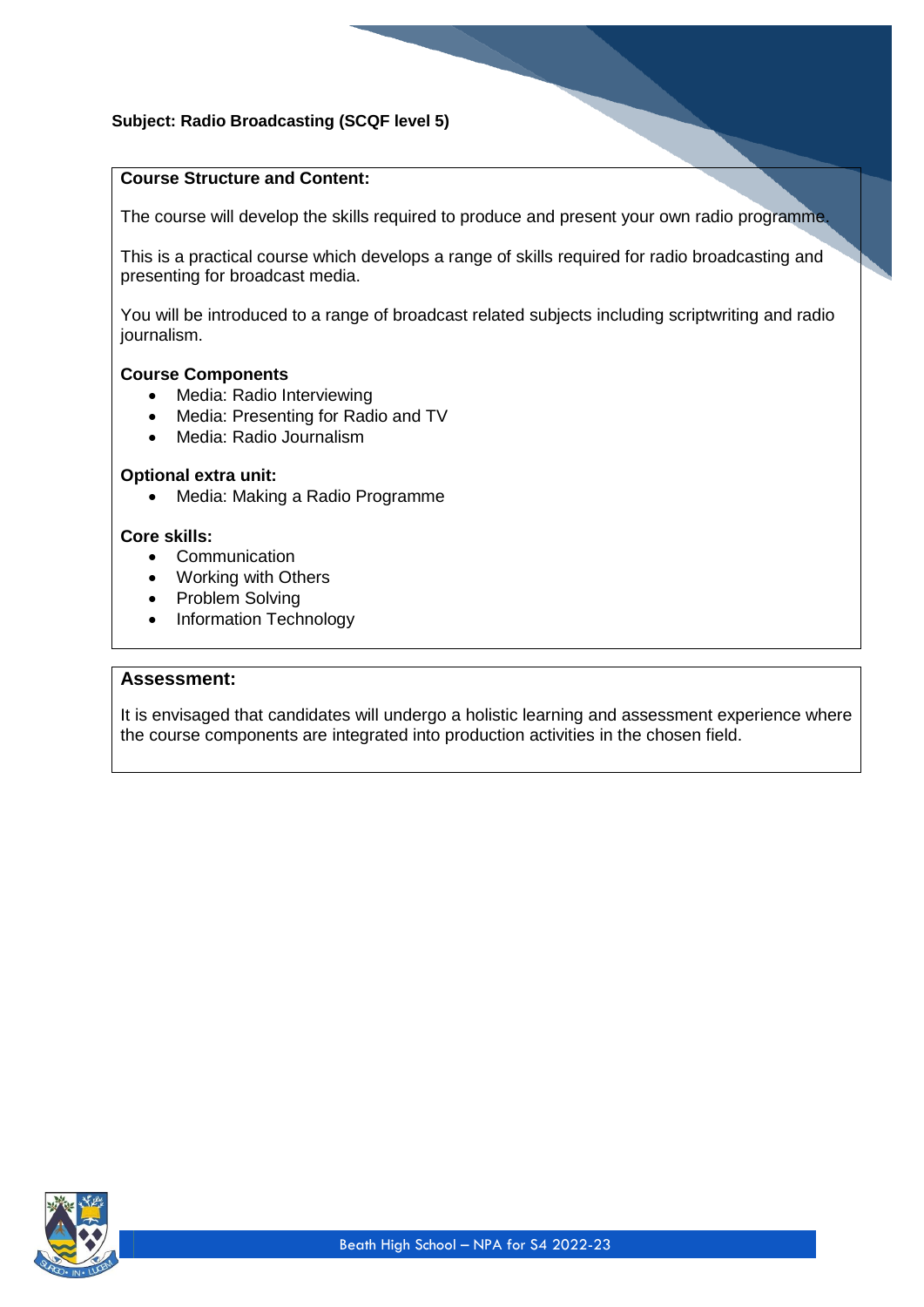#### **Science and Health (NPA) SCQF 4**

#### **Course Structure and Content:**

The NPA in Science and Health at SCQF level 4 develops knowledge and understanding of science in relation to human health and provides an entry level point for people who wish to pursue a career in science, technology, engineering or maths. This is seen to be of particular importance given the existing and projected shortfall in suitably qualified individuals in these areas.

The NPA in Science and Health at SCQF level 4 allows learners to:

- Develop knowledge and understanding of biology, chemistry, and physics develop skills in good laboratory practice.
- Develop an understanding of health and safety practices.
- Develop an awareness of the Skill for Life of Health and Wellbeing.
- Prepare candidates for progression to qualifications at SCQF level 5 in areas related to human health.

This course is made up of four units in Biology, Chemistry and Physics which focusses on elements of health across all three science subjects. Ideal for pupils who are keen to pursue a career in health related industries.

Skills Developed

- Provide structured awards that will recognise existing skills and competences relating to science
- Provide a range of development opportunities in core and essential skills, specifically to: — Communications
	- $-$  ICT
	- Numeracy
	- Working with Others
	- Problem solving
	- Employability skills
- Develop a range of key skills that are aligned to industry standard.

#### **Assessment:**

Assessments will take place at the end of each topic.

Continual assessment of knowledge and understanding will take place as part of learning and teaching.

Achievement involves passing an assessment of all of the individual units and the completion of a formal experimental report.

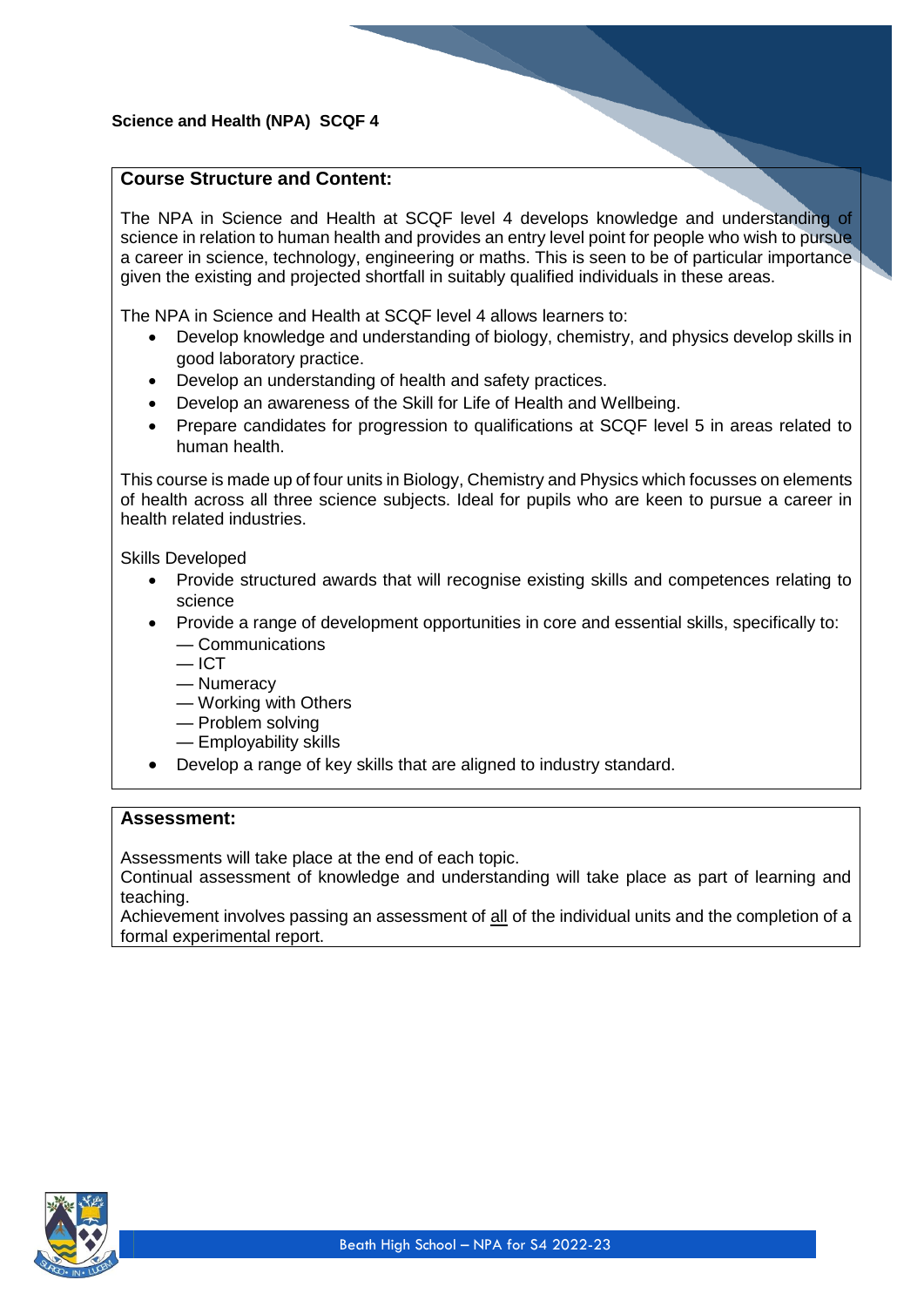#### **Science and Technology (NPA) SCQF 4**

#### **Course Structure and Content:**

The NPA in Science and Technology at SCQF level 4 develops knowledge and understanding of science in relation to applications in everyday life and provides an entry level point for people who wish to pursue a career in science, technology, engineering and maths sector. This is particularly important given the existing and projected shortfall in suitably qualified individuals in these areas.

This NPA allows learners to:

- Develop knowledge and understanding of biology, chemistry, and physics.
- Apply knowledge to understand developments in new technology.
- Develop skills in good laboratory practice.
- Develop an understanding of science health and safety practices.
- Develop an awareness of the Essential Skill of Sustainable Development.
- Progress to qualifications at SCQF level 5 in science and in engineering.

This course will appeal to pupils interested in adding to their knowledge of Physics, Chemistry and Biological. Pupils will study four units looking at; telecommunications and electronics in Physics, Chemistry in Society in Chemistry and Biotechnology in Biology. Real world applications and developments in these areas will form the main subjects of study. The course is ideal for pupils who may be working towards or considering a job/apprenticeship in the biotech, telecoms or electronics industries.

#### Skills Developed

•Provide structured awards that will recognise existing skills and competences relating to science •Provide a range of development opportunities in core and essential skills, specifically to:

- Communications
- $=$  ICT
- Numeracy
- Working with Others
- Problem solving
- Employability skills
- Develop a range of key skills that are aligned to industry stand

#### **Assessment:**

Assessments will take place at the end of each topic.

Continual assessment of knowledge and understanding will take place as part of learning and teaching.

Achievement involves passing an assessment of all of the individual units and the completion of a formal experimental report.

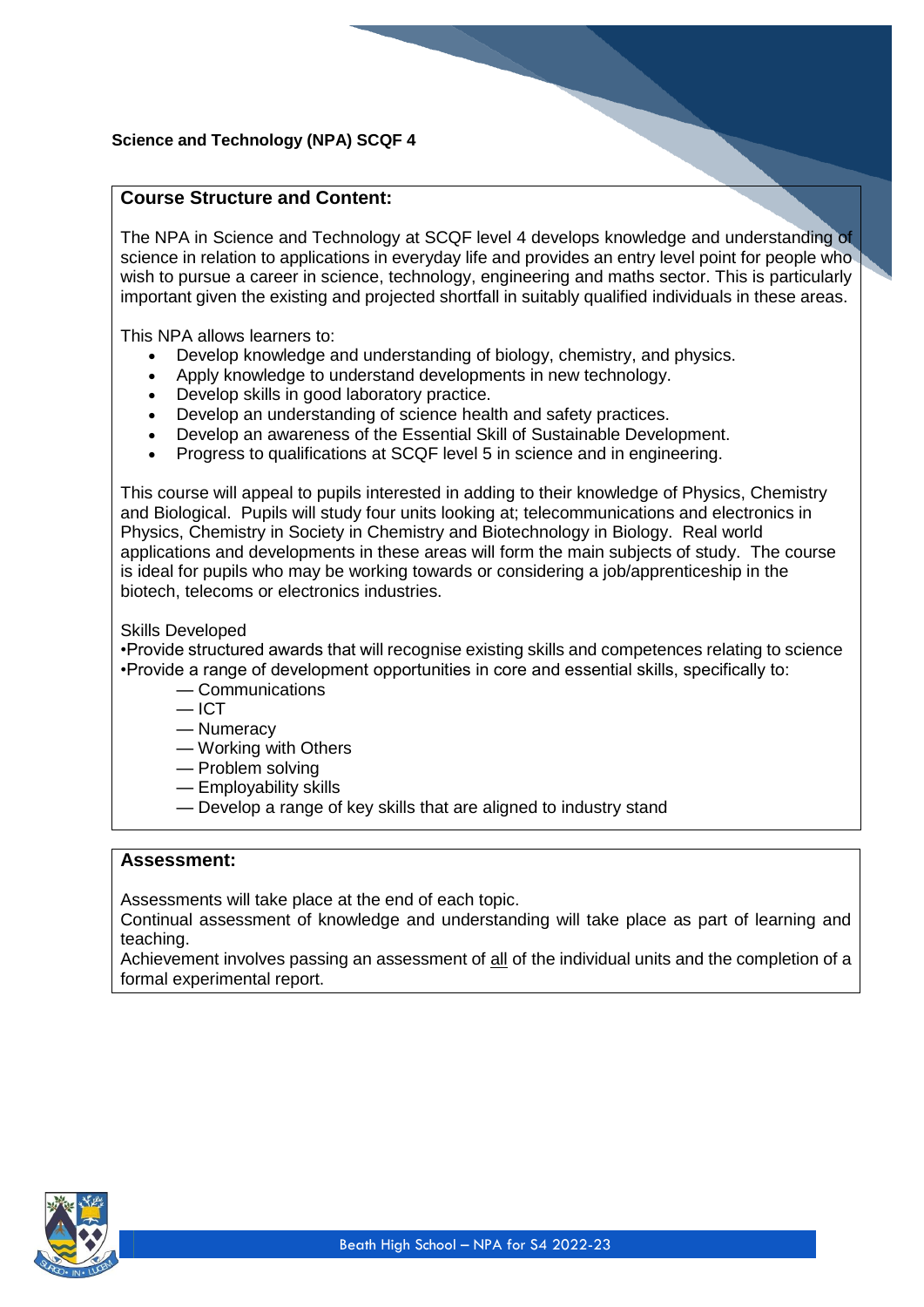#### **Course Overview**

The new National Progression Awards in Photography at SCQF level 4 will develop knowledge and understanding in practical photography. The Awards are aimed at those who want to explore their interest in photography and perhaps take it to a more advanced level.

NPA in Photography (SCQF level 4)

- To develop understanding of photography in everyday use
- To develop understanding of the creative processes involved within photography/creative media
- To develop basic knowledge and understanding of practical skills when working with photographs
- To develop understanding of how to create good images when photographing people and places
- To develop critical thinking skills and encourage seeking peer/tutor feedback to inform practices
- To provide understanding of current developments within photography

The NPAs in Photography each contain four Units: Understanding Photography, Photographing People, Photographing Places and Working with Photographs.

#### **Assessment:**

While the Units may be taught in any order, the natural starting point is to develop your understanding of photography through the Understanding Photography Unit. The next step is to think about developing your ability to photograph people and places and finally to work with photographs. Your teacher will talk to you about how all the Units link and how learning can be gathered within and across Units.

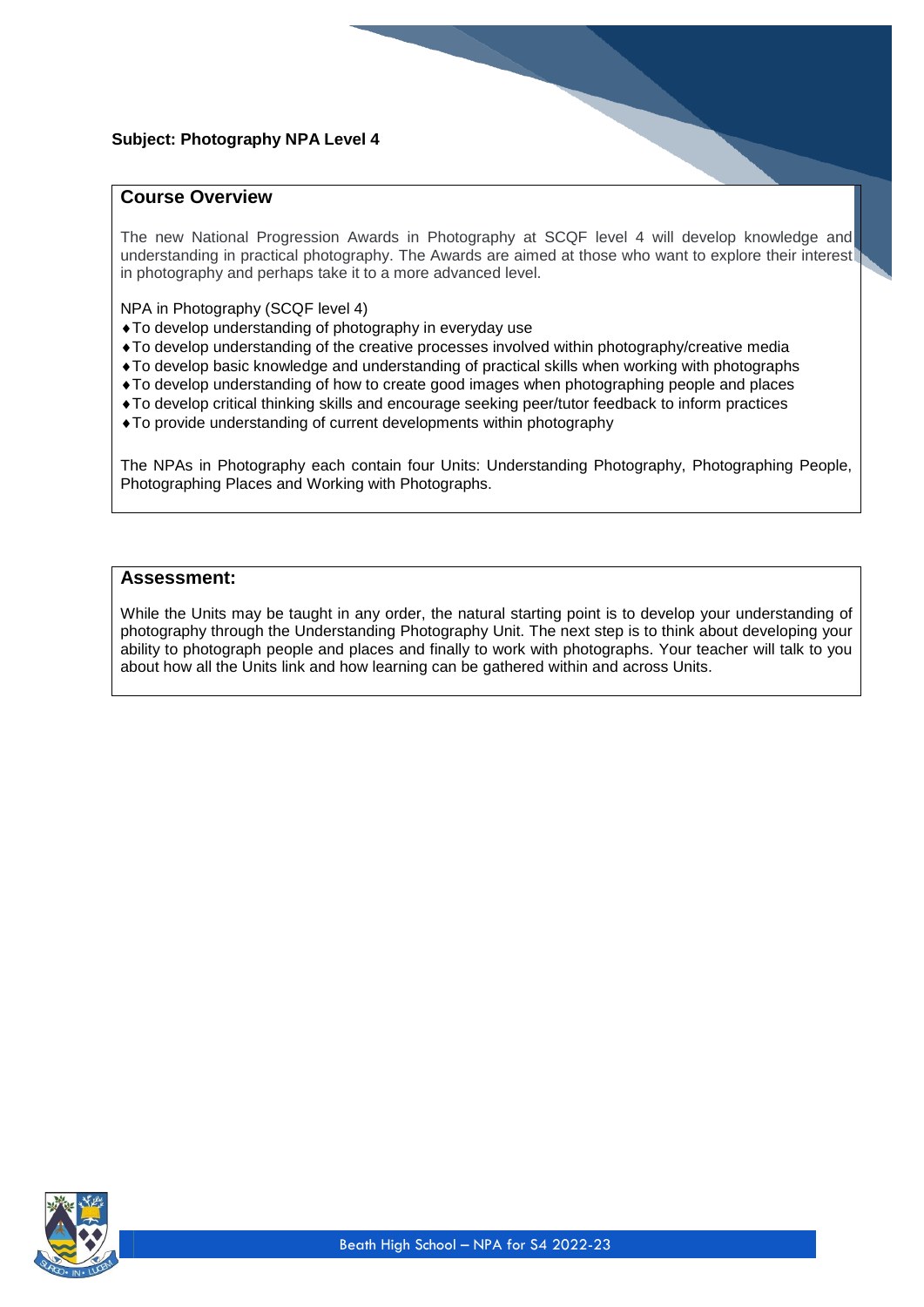#### **Course Structure and Content:**

**The National Progression Award in Sport and Fitness: Team or Individual Sport at SCQF Level 5** has the following aims and objectives.

- Develop the candidate's knowledge and understanding of current philosophies of sport and fitness and their implications on providing sport and fitness opportunities.
- Develop the candidate's knowledge and skills in planning, implementing, evaluating coaching in sport and recreation.
- Enhance the candidate's employment prospects by preparing the candidate for employment in the field of sport and fitness.
- Focus and develop an appropriate range of functional skills Sport and Fitness which reflect the ongoing changes within the industry.
- Develop options to meet the needs of the industry and allow the candidate to make informed choices regarding possible career paths.

The course is made up of 3 mandatory units totalling a credit value of 4 credits at SCQF Level 5 :

All students must complete **Sport & Fitness: Coaching Development** credit value 2 credits at SCQF Level 5.

This Unit is designed to develop the candidate's ability to assess and address the requirements of participants when planning sports coaching sessions. The candidate is required to develop this ability while considering legal obligations in terms of health and safety, data protection, and participant care.

In a sport of their choosing, they will carry out effective planning, delivery and evaluating of a series of progressive and linked sessions to meet the needs of the participants. This will involve understanding and applying risk assessments, needs analysis, coaching styles, effective communication, reflective practice and actin planning.

#### **Assessment Outcomes**

1 Assess the requirements of participants for participation in sports coaching sessions.

2 Produce plans for a sequence of sports coaching sessions.

3 Prepare resources to ensure safe and effective participation in sports coaching sessions.

4 Prepare participants of the sports coaching session.

5 Deliver a planned sequence of sports coaching sessions designed to improve performance. 6 Evaluate the sports coaching sessions and contribute to recommendations for personnel improvement.

The NPA has two further units that are sport specific and must be completed to achieve the overall group award. See attached list of Team and Individual sports.

A single credit module in **Sporting Activity Participation & Performance** where the candidate will be given the opportunity to participate and perform in a series of sessions within the sporting activity. The candidate will also be given the opportunity to understand the required skill related techniques of the sporting activity and the importance of appropriate sporting behaviour and attire in enhancing sporting activity participation and performance. In addition to this, the candidate will also be given the opportunity to monitor and evaluate personal performance in the participated sporting activity and provide recommendations designed to enhance future personal performance in the sporting activity.